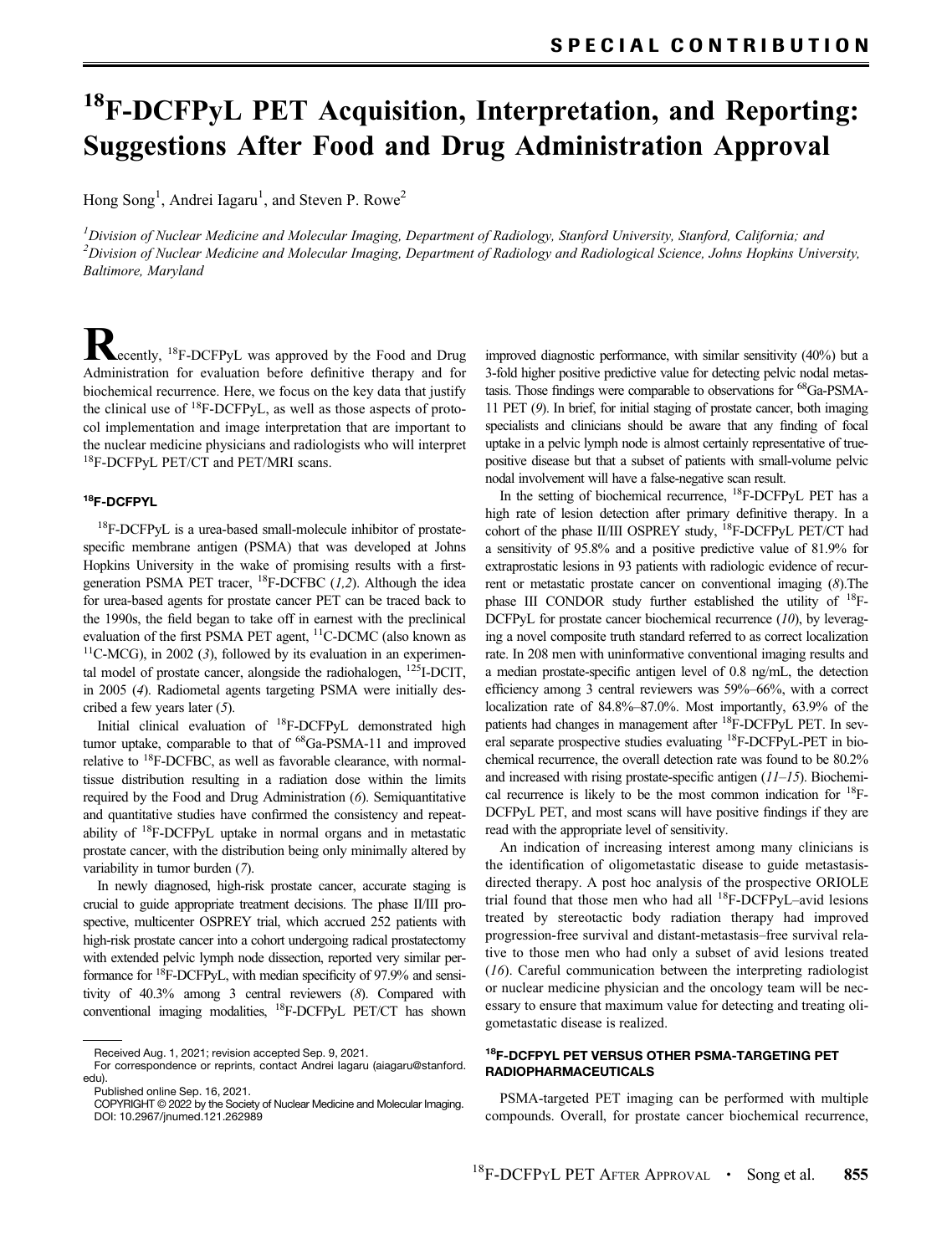PSMA-targeted PET imaging demonstrated a detection rate and positive predictive value higher than those of any other imaging modality (CT, bone scanning, MRI,  $^{11}$ C-choline PET,  $^{18}$ F-fluciclovine PET)  $(17–20)$  $(17–20)$  $(17–20)$  $(17–20)$  $(17–20)$ . <sup>68</sup>Ga-PSMA-11 is the most widely studied PSMA agent. Clinical trials of  ${}^{68}$ Ga-PSMA-11 ([21](#page-3-0)[–](#page-3-0)[23](#page-3-0)) or  ${}^{18}$ F-DCFPyL ([8,10](#page-3-0)) with large cohorts have shown excellent and comparable detection rates in both prostate cancer staging and biochemical recurrence. Few studies directly compared 18F-DCFPyL and 68Ga-PSMA-11. Hammes et al. found no differences in uptake between <sup>18</sup>F-DCFPyL and 68Ga-PSMA-11 in bone tissue not affected by osseous metastasis in 21 patients with biochemical recurrence, suggestive of similar negative predictive value ([24](#page-3-0)). In a small cohort of 14 patients with biochemical recurrence, 18F-DCFPyL PET detected more lesions than  $^{68}$ Ga-PSMA-11 did, with a significantly higher mean SUV<sub>max</sub> and tumor-to-background ratio  $(25)$  $(25)$  $(25)$ . The higher SUV<sub>max</sub> of detected lesions on 18F-DCFPyL PET could be clinically relevant in detecting small lesions such as lymph nodes. One advantage of <sup>18</sup>F-DCFPyL over 68Ga-PSMA-11 is that 18F-DCFPyL can be commercially produced and distributed, making it widely available to prostate cancer patients, potentially leading to a paradigm change in clinical management of prostate cancer. However, cyclotron-produced <sup>68</sup>Ga will allow for wider availability of <sup>68</sup>Ga-PSMA-11 as well. An in-depth review of other 18F-labeled PSMA targeting agents was previously published ([26](#page-3-0)).

### IMAGING PROTOCOLS

Both PET/CT and PET/MRI systems have been used for <sup>18</sup>F-DCFPyL PET imaging. For prostate cancer patients, the same protocol has been used for both primary staging and biochemical recurrence. Patients do not need to fast before 18F-DCFPyL injection. They are instructed to drink water  $(1-2)$  glasses) to ensure adequate hydration before receiving the <sup>18</sup>F-DCFPyL, and they are encouraged to void frequently for the first few hours after <sup>18</sup>F-DCFPyL administration to reduce radiation exposure. No diuresis is necessary, although for some patients it may be helpful to clear radioactive urine out of the ureters to decrease equivocal findings.

A fixed 18F-DCFPyL dose of 333 MBq has been used. Images are typically acquired from the mid thighs to vertex. For PET/CT, either low-dose CT or diagnostic CT with intravenous or oral contrast medium is performed for attenuation correction and anatomic correlation at the start of the 18F-DCFPyL acquisition. For PET/ MRI, pelvic multiparametric MRI is performed after <sup>18</sup>F-DCFPyL administration, with simultaneous pelvic PET acquired between 45 and 60 min. Fast whole-body MRI is then performed, followed by a whole-body PET acquisition between 60 and 120 min.

No differences in lesion uptake were observed between patients who fasted at least 6 h before <sup>18</sup>F-DCFPyL injection and patients who did not fast, although fasting resulted in higher uptake in the submandibular gland, liver, and spleen ([27](#page-3-0)). Forced diuresis with furosemide reduced the intensity of 18F-DCFPyL uptake in the ureters, kidneys, and bladder, especially at 120 min after injection with late diuresis at 85 min ([28](#page-3-0)). However, forced diuresis could interrupt the PET acquisition or require catherization in patients with incontinence, leading to a risk of infection and urinary discomfort and slowing the technologist workflow. Wondergem et al. found that 18F-DCFPyL PET/CT detected more lesions with significantly higher lesion uptake at 120 min than at 60 min after <sup>18</sup>F-DCFPyL administration in 65 prostate cancer patients ([29](#page-4-0)). The choice between 60 and 120 min for the interval between injection and imaging will have to be a nuanced decision based on logistical considerations (e.g., number of available dosing rooms or PET center workflow limitations) versus the apparent improved yield for subtle lesions at a more delayed time point, especially for pelvic lymph node and prostate bed detection.

#### IMAGE INTERPRETATION

18F-DCFPyL has intense physiologic uptake in normal tissues such as the salivary glands, lacrimal glands, kidneys, ureters, and bladder, as well as moderate uptake in the liver, spleen, and proximal bowel. Knowledge of normal-tissue distribution and uptake is important since aggressive windowing may be required to detect small lesions within and adjacent to normal tissues with high uptake. Because of 18F-DCFPyL excretion through the urinary system, lesion detection in the prostate bed and pelvis may be limited, especially in primary staging, and readers will need to be diligent in appropriately windowing and using multiplanar reformatted images to maximize sensitivity for subtle local tumors or recurrences.

Typical patterns of local recurrence and metastatic spread of prostate cancer include the prostate bed; the regional lymph nodes, with extension to the retroperitoneal and extrapelvic lymph nodes; osseous metastases; and other soft-tissue metastases such as the lungs, adrenal glands, liver, or dura when widespread metastatic disease has occurred. Mild uptake in atypical locations for prostate cancer metastases should be interpreted with caution. In addition, caution is needed when interpreting 18F-DCFPyL uptake in bone lesions, especially solitary bone lesions, since PSMA uptake has been shown in both posttraumatic foci and many benign bone lesions. Generally, <sup>18</sup>F-DCFPyL is considered superior to bone scanning for lesion detection ([18](#page-3-0)), and  $^{18}$ F-DCFPyL has sensitivity nearly identical to that of  $^{18}$ F-NaF, although the specificity of these findings was not assessed  $(30)$  $(30)$  $(30)$ .

#### PEARLS AND PITFALLS

Although PSMA-based PET imaging has high positive predictive values, PSMA is known to be expressed in normal tissues at physiologic levels, in benign processes, and in some other malignancies. Interpretation of <sup>18</sup>F-DCFPyL PET finding should therefore be done with consideration of patient history, findings on other imaging modalities, and common pitfalls. Although a complete discussion of potential interpretive pitfalls is beyond the scope of this text, the reader is encouraged to review more extensive discussions ([31](#page-4-0),[32](#page-4-0)). An in-depth discussion of PSMA PET in nonprostate malignancies has been previously published ([33](#page-4-0)).

The peripheral ganglia are one of the most common sites for <sup>18</sup>F-DCFPyL accumulation; up to 97% of patients can have uptake in at least one peripheral ganglion, often in the lumbar and cervical dorsal root ganglia, the cervicothoracic and stellate ganglia, or the celiac ganglia. Most peripheral ganglia are located at anatomic sites clearly separated from common nodal stations, except the celiac ganglia, which can be misinterpreted as retroperitoneal lymph nodes. The celiac ganglia are near the celiac trunk origin and are typically linear, with mild <sup>18</sup>F-DCFPyL uptake, whereas metastatic lymph nodes are usually round with high <sup>18</sup>F-DCFPyL uptake.

Another common pitfall for PSMA PET is uptake in healing fractures or benign bone lesions. In fact, Chen et al. showed that most solitary rib lesions with PSMA uptake on <sup>68</sup>Ga-PSMA-11 PET have mild uptake and are benign ([34](#page-4-0)). Other commonly encountered benign bone lesions such as Paget disease, fibrous dysplasia, hemangioma, and avascular necrosis have been reported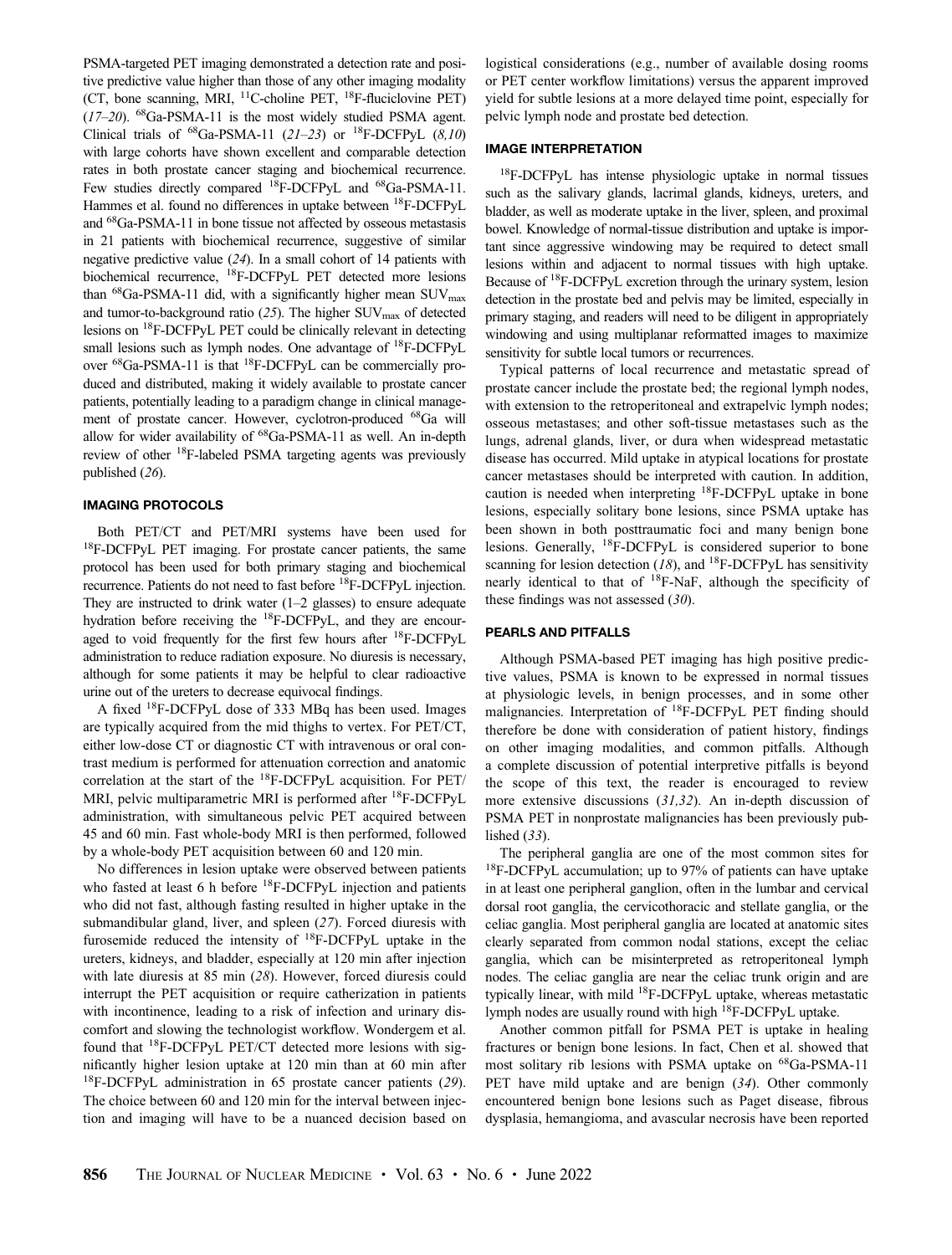to have uptake with 18F-DCFPyL or 68Ga-PSMA-11. Correlation with findings on other imaging modalities such as radiography, CT, or MRI using bone marrow sequences is crucial for correctly identifying these benign lesions.

Pulmonary metastases in prostate cancer can occur, often with late metastatic disease, although there is a cohort of men with an underlying genetic profile that predisposes to recurrence in the lung. Several case reports have shown PSMA uptake in a selection of benign pulmonary pathologies, such as granulomatous disease and sarcoidosis, bronchiectasis, tuberculosis, and pneumoconiosis. PSMA uptake in isolated, symmetric pulmonary lesions without other typical sites of prostate cancer metastasis needs to be interpreted with caution and correlated with patient history, the results of other imaging modalities, and histologic sampling in select cases.

The fact that PSMA PET radiopharmaceuticals have no increased uptake in the central nervous system may facilitate the detection of brain metastases. However, 68Ga-PSMA-11 uptake in subacute stroke may mimic brain metastasis. Other benign neurogenic tumors with PSMA uptake include meningioma, schwannoma, paraganglioma, and neurofibroma.

Benign soft-tissue pathologies were also reported to have increased 18F-DCFPyL uptake, such as splenic hemangioma, adrenal adenoma, cylindroma, and elastofibroma dorsi.

Besides benign pathologies, PSMA uptake is increased in other malignancies, often related to accumulation of PSMA in neovascular endothelial cells, as opposed to tumor epithelial cells. Several case reports and case series have described 18F-DCFPyL uptake in renal cell carcinoma, follicular lymphoma, differentiated thyroid cancer, and primary peripheral primitive neuroectodermal tumors. Knowing the patient history and the metastatic pattern of different malignancies can help establish the differential diagnosis of these lesions.

#### STRUCTURED REPORTING FOR <sup>18</sup>F-DCFPYL PET

Structured reports with standardized formats, categorization of findings, and interpretations are essential to improve communication with referring clinicians and promote consistency. The report should be clear, concise, complete, and clinically relevant. The final report should identify the patient and indicate the reason for the study, such as primary staging, evaluation of biochemical recurrence, or evaluation of treatment response. Relevant clinical history should be noted, including whether the patient has other malignancies or recent treatment with antihormonal therapy and whether imaging studies are available for comparison; if such studies are available, the procedure should be noted, including the radiopharmaceutical activity, whether intravenous or oral contrast medium was used, if applicable, and the imaging acquisition protocol. The findings should include the anatomic location, size, and intensity of PET uptake, preferably in SUV<sub>max</sub> relevant to a normal-tissue reference such as blood pool, liver, or parotid gland uptake, as well as associated CT or MRI findings such as bone sclerosis. The final impression should have reasonable and clinically relevant conclusions and appropriate recommendations.

Several guidelines and interpretation standards have been proposed for PSMA-based PET reporting to improve accuracy and reproducibility among readers. The European Association of Nuclear Medicine and the Society of Nuclear Medicine and Molecular Imaging issued joint procedure guidelines and standardized interpretation criteria for prostate cancer imaging ([35](#page-4-0),[36](#page-4-0)) proposing that all areas of increased radiotracer uptake higher than adjacent

background uptake, in sites not expected to show physiologic uptake, are to be reported as anomalous. Anomalous sites of uptake are categorized as pathologic, anomalous, uncertain, nonpathologic, or normal on the basis of anatomic location, degree of uptake, and relevant clinical information. The final summary should identify the study results as normal or abnormal, and the question asked in the study indication should be addressed directly.

The Prostate Cancer Molecular Imaging Standardized Evaluation (PROMISE) criteria ([37](#page-4-0)) proposed that lesions with an  $\text{SUV}_{\text{mean}}$  higher than that of liver are considered typical of prostate cancer. Each lesion is classified as positive, negative, or equivocal, and then a molecular imaging TNM classification is provided with consideration of clinical information and other imaging findings. The final diagnosis is positive, equivocal, or negative, with a 5-point-scale diagnostic level of certainty. The Food and Drug Administration recently approved aPROMISE, a machine learning tool developed to assist with image classification and reporting.

The PSMA Reporting and Data System (RADS) ([38](#page-4-0)) proposed that lesions be classified into a 5-point scale, with higher numbers representing increasing likelihood of prostate cancer. The classification is based on the level of PSMA uptake, lesion sites that are typical or atypical of metastatic prostate cancer, and findings on corresponding anatomic imaging. The overall scan score is derived from the corresponding highest PSMA-RADS score assigned to individual detected lesions. This approach is likely most useful for patients with a limited number of lesions, such as in biochemical recurrence or oligometastatic disease.

Toriihara et al. compared these 3 proposed criteria in terms of interreader, intrareader, and intercriteria agreement and found good reproducibility of the 3 criteria in evaluating <sup>68</sup>Ga-PSMA-11 PET. However, there are interreader disagreements that suggest the need for further work to harmonize or improve the criteria ([39](#page-4-0)). More recently, the European Association of Nuclear Medicine proposed standardized reporting guidelines, E-PSMA ([40](#page-4-0)), based on a modified Delphi consensus process. Individual findings are classified as benign, probably benign, or equivocal; probable prostate cancer; or definite evidence of prostate cancer on the basis of PSMA uptake and an anatomic site of disease typical or atypical of prostate cancer. In addition, PSMA PET findings are classified as prostate and prostate bed, regional lymph nodes, or distant metastases on the basis of the molecular imaging TNM regional classification.

#### FUTURE DEVELOPMENTS

Recently, the phase III VISION trial showed that 177Lu-PSMA-617 significantly improved radiographic progression-free survival in patients with metastatic castration-resistant prostate cancer ([41](#page-4-0)). 68Ga-PSMA-11 PET was used in the trial to screen PSMA-positive patients dependent on uptake relative to liver. Screening 18F-DCFPyL PET for <sup>177</sup>Lu-PSMA-617 treatment is expected to provide similar sensitivity and specificity on the basis of prior clinical trials of these 2 agents, though additional clinical confirmation may be needed. Future use will likely include <sup>18</sup>F-DCFPyL biopsy guidance in men with suspected prostate cancer. 18F-DCFPyL PET may be used to identify or better contour small tumors than does standardof-care MRI and guide nonconventional focal therapies such as highintensity focused ultrasound and cryosurgery in local recurrence after radiotherapy in the absence of metastatic disease ([42](#page-4-0)). In the setting of castration-resistant prostate cancer, Fendler et al. showed that PSMA PET was able to detect distant metastases in 54.5% of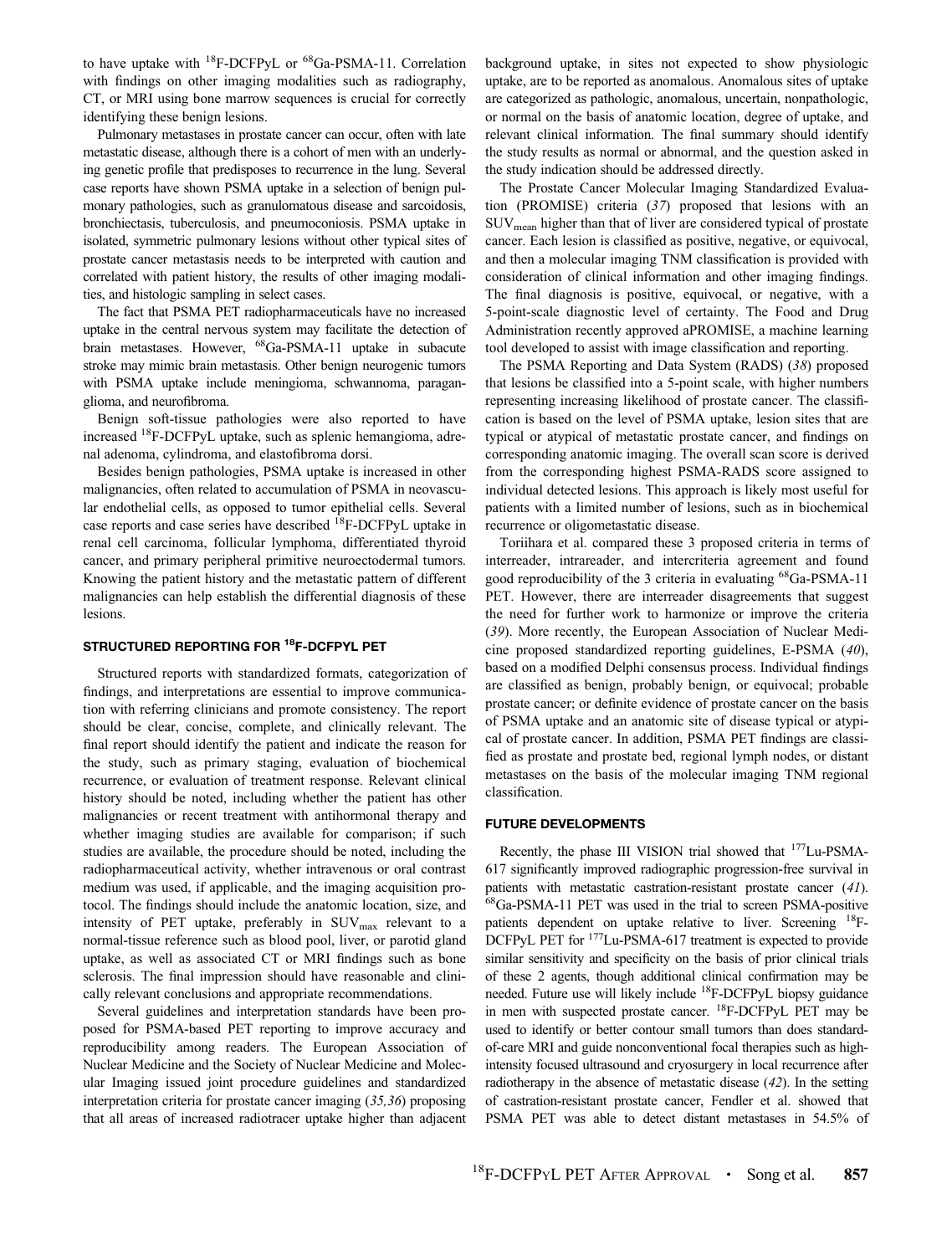<span id="page-3-0"></span>patients whose disease was classified as nonmetastatic by conventional imaging  $(43)$  $(43)$  $(43)$ . Other indications for <sup>18</sup>F-DCFPyL PET may potentially include assessing treatment response after systemic therapy ([44](#page-4-0)).

#### **CONCLUSION**

PSMA-targeted PET with 18F-DCFPyL will be transformative within the prostate cancer imaging domain, as it is the first widely commercially available PSMA PET agent with approval from a major regulatory body. Radiologists and nuclear medicine physicians who will interpret 18F-DCFPyL PET scans should be aware of the clinical data that have driven approval, as well as the potential interpretive pitfalls associated with this novel type of PET scan. Important points for interpreting physicians and referring clinicians to be aware of include, first, that 18F-DCFPyL has moderate sensitivity but very high specificity for the identification of involved pelvic lymph nodes in patients undergoing primary staging; second, that <sup>18</sup>F-DCFPyL has excellent detection efficiency in patients with biochemical recurrence, even at low prostate-specific antigen values; and third, that 18F-DCFPyL PET may be helpful in guiding therapy for patients with oligometastatic disease. Uptake of 18F-DCFPyL in benign lesions, as well as in the neovasculature of nonprostate malignancies, should be understood, and all sites of uptake on a 18F-DCFPyL PET scan should be interpreted in the context of the clinical scenario and known routes of spread of metastatic disease. Structured reporting frameworks are valuable in improving interpretive reliability and consistency.

#### **DISCLOSURE**

Progenics Pharmaceuticals provided 18F-DCFPyL to Stanford University as part of a Research Access Program. Under a license agreement between Progenics (a wholly owned subsidiary of Lantheus) and the Johns Hopkins University, the University is entitled to royalties on an invention described in this article. This arrangement has been reviewed and approved by the Johns Hopkins University in accordance with its conflict-of-interest policies. Steven Rowe is a consultant for, and has received research funding from, Progenics. Andrei Iagaru is an unpaid consultant for Progenics. No other potential conflict of interest relevant to this article was reported.

#### **REFERENCES**

- 1. Chen Y, Pullambhatla M, Foss CA, et al. 2-(3-{1-carboxy-5-[(6-[18F]fluoro-pyridine-3-carbonyl)-amino]-pentyl}-ureido)-pentanedioic acid, [18F]DCFPyL, a PSMA-based PET imaging agent for prostate cancer. Clin Cancer Res. 2011;17: 7645–7653.
- 2. Mease RC, Dusich CL, Foss CA, et al. N-[N-[(S)-1,3-dicarboxypropyl]carbamoyl]-  $4-[18F]$ fluorobenzyl-L-cysteine,  $[18F]$ DCFBC: a new imaging probe for prostate cancer. Clin Cancer Res. 2008;14:3036–3043.
- 3. Pomper MG, Musachio JL, Zhang J, et al. 11C-MCG: synthesis, uptake selectivity, and primate PET of a probe for glutamate carboxypeptidase II (NAALADase). Mol Imaging. 2002;1:96–101.
- 4. Foss CA, Mease RC, Fan H, et al. Radiolabeled small-molecule ligands for prostate-specific membrane antigen: in vivo imaging in experimental models of prostate cancer. Clin Cancer Res. 2005;11:4022–4028.
- 5. Banerjee SR, Foss CA, Castanares M, et al. Synthesis and evaluation of technetium-99m- and rhenium-labeled inhibitors of the prostate-specific membrane antigen (PSMA). J Med Chem. 2008;51:4504-4517.
- 6. Szabo Z, Mena E, Rowe SP, et al. Initial evaluation of [18F]DCFPyL for prostatespecific membrane antigen (PSMA)-targeted PET imaging of prostate cancer. Mol Imaging Biol. 2015;17:565–574.
- 7. Li X, Rowe SP, Leal JP, et al. Semiquantitative parameters in PSMA-targeted PET imaging with <sup>18</sup>F-DCFPyL: variability in normal-organ uptake. *J Nucl Med.* 2017; 58:942–946.
- 8. Pienta KJ, Gorin MA, Rowe SP, et al. A phase 2/3 prospective multicenter study of the diagnostic accuracy of prostate specific membrane antigen PET/CT with  $^{18}$ F-DCFPyL in prostate cancer patients (OSPREY). *J Urol.* 2021;206:52–61.
- 9. Yaxley JW, Raveenthiran S, Nouhaud FX, et al. Outcomes of primary lymph node staging of intermediate and high risk prostate cancer with <sup>68</sup>Ga-PSMA positron emission tomography/computerized tomography compared to histological correlation of pelvic lymph node pathology. J Urol. 2019;201:815–820.
- 10. Morris MJ, Rowe SP, Gorin MA, et al. Diagnostic performance of 18F-DCFPyL-PET/CT in men with biochemically recurrent prostate cancer: results from the CONDOR phase III, multicenter study. Clin Cancer Res. 2021;27:3674–3682.
- 11. Song H, Harrison C, Duan H, et al. Prospective evaluation of 18F-DCFPyL PET/ CT in biochemically recurrent prostate cancer in an academic center: a focus on disease localization and changes in management. J Nucl Med. 2020;61:546–551.
- 12. Rousseau E, Wilson D, Lacroix-Poisson F, et al. A prospective study on 18F-DCFPyL PSMA PET/CT imaging in biochemical recurrence of prostate cancer. J Nucl Med. 2019;60:1587–1593.
- 13. Rowe SP, Campbell SP, Mana-Ay M, et al. Prospective evaluation of PSMAtargeted <sup>18</sup>F-DCFPyL PET/CT in men with biochemical failure after radical prostatectomy for prostate cancer. J Nucl Med. 2020;61:58-61.
- 14. Mena E, Lindenberg ML, Turkbey IB, et al. <sup>18</sup>F-DCFPyL PET/CT imaging in patients with biochemically recurrent prostate cancer after primary local therapy. J Nucl Med. 2020;61:881–889.
- 15. Crocerossa F, Marchioni M, Novara G, et al. Detection rate of prostate specific membrane antigen tracers for positron emission tomography/computerized tomography in prostate cancer biochemical recurrence: a systematic review and network meta-analysis. J Urol. 2021;205:356–369.
- 16. Phillips R, Shi WY, Deek M, et al. Outcomes of observation vs stereotactic ablative radiation for oligometastatic prostate cancer: the ORIOLE phase 2 randomized clinical trial. JAMA Oncol. 2020;6:650–659.
- 17. Hofman MS, Lawrentschuk N, Francis RJ, et al. Prostate-specific membrane antigen PET-CT in patients with high-risk prostate cancer before curative-intent surgery or radiotherapy (proPSMA): a prospective, randomised, multicentre study. Lancet. 2020;395:1208–1216.
- 18. Rowe SP, Macura KJ, Mena E, et al. PSMA-based [<sup>18</sup>F]DCFPyL PET/CT is superior to conventional imaging for lesion detection in patients with metastatic prostate cancer. Mol Imaging Biol. 2016;18:411–419.
- 19. Calais J, Fendler WP, Herrmann K, Eiber M, Ceci F. Comparison of <sup>68</sup>Ga-PSMA-11 and 18F-fluciclovine PET/CT in a case series of 10 patients with prostate cancer recurrence. J Nucl Med. 2018;59:789–794.
- 20. Hicks RM, Simko JP, Westphalen AC, et al. Diagnostic accuracy of <sup>68</sup>Ga-PSMA-11 PET/MRI compared with multiparametric MRI in the detection of prostate cancer. Radiology. 2018;289:730–737.
- 21. Fendler WP, Calais J, Eiber M, et al. Assessment of <sup>68</sup>Ga-PSMA-11 PET accuracy in localizing recurrent prostate cancer: a prospective single-arm clinical trial. JAMA Oncol. 2019;5:856–863.
- 22. Ceci F, Castellucci P, Graziani T, et al. <sup>68</sup>Ga-PSMA-11 PET/CT in recurrent prostate cancer: efficacy in different clinical stages of PSA failure after radical therapy. Eur J Nucl Med Mol Imaging. 2019;46:31–39.
- 23. Maurer T, Gschwend JE, Rauscher I, et al. Diagnostic efficacy of 68gallium-PSMA positron emission tomography compared to conventional imaging for lymph node staging of 130 consecutive patients with intermediate to high risk prostate cancer. J Urol. 2016;195:1436–1443.
- 24. Hammes J, Hohberg M, Tager P, et al. Uptake in non-affected bone tissue does not differ between [<sup>18</sup>F]-DCFPyL and [<sup>68</sup>Ga]-HBED-CC PSMA PET/CT. PLoS One. 2018;13:e0209613.
- 25. Dietlein M, Kobe C, Kuhnert G, et al. Comparison of  $\lceil {^{18}\text{F}} \rceil$ DCFPyL and  $\lceil {^{68}\text{Ga}} \rceil$ GalGa-PSMA-HBED-CC for PSMA-PET imaging in patients with relapsed prostate cancer. Mol Imaging Biol. 2015;17:575–584.
- 26. Werner RA, Derlin T, Lapa C, et al. 18F-labeled, PSMA-targeted radiotracers: leveraging the advantages of radiofluorination for prostate cancer molecular imaging. Theranostics. 2020;10:1–16.
- 27. Wondergem M, van der Zant FM, Vlottes PW, Knol RJJ. Effects of fasting on 18F-DCFPyL uptake in prostate cancer lesions and tissues with known high physiologic uptake. J Nucl Med. 2018;59:1081–1084.
- 28. Wondergem M, van der Zant FM, Rafimanesh-Sadr L, Knol RJJ. Effect of forced diuresis during 18F-DCFPyL PET/CT in patients with prostate cancer: activity in